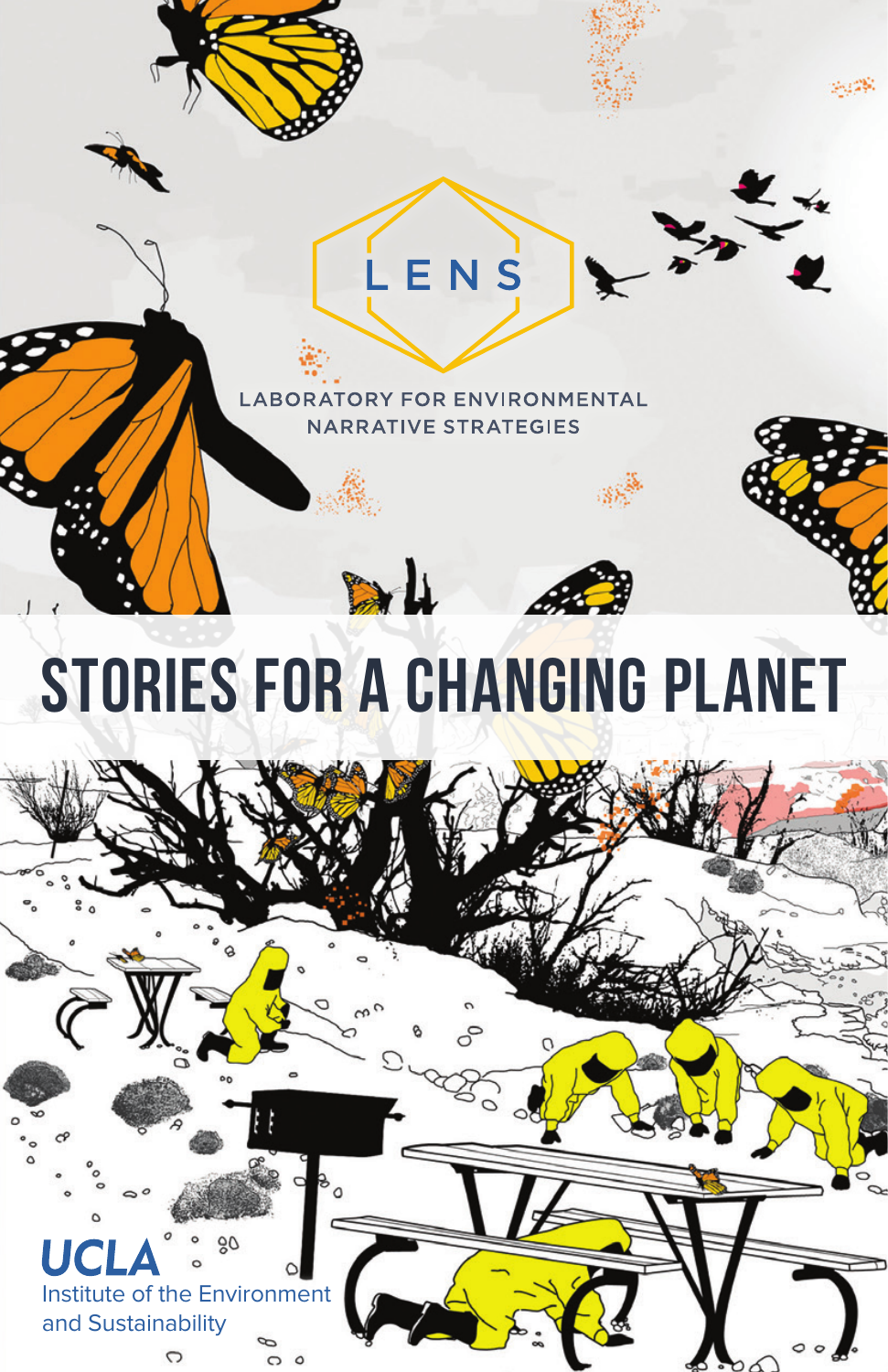The Laboratory for Environmental Narrative Strategies at<br>
UCLA's Institute of the Environment and Sustainability<br>
experiments with innovative strategies for creating new<br>
narratives and images to help build a more sustaina UCLA's Institute of the Environment and Sustainability experiments with innovative strategies for creating new narratives and images to help build a more sustainable world for humans and the many species that inhabit the planet with us.

LENS brings together a vibrant network of faculty and students who are working to understand how environmental issues that confront today's societies connect to long histories of human development and human imagination of the natural world. At LENS, we begin with the idea that these challenges are as much cultural and political as they are scientific and technological. We conduct research, teach new leaders, and contribute to the stories that different cultures use to communicate ecological knowledge, respond to environmental challenges, and create the world of the future.

UCLA students in the IoES Senior Capstone Practicum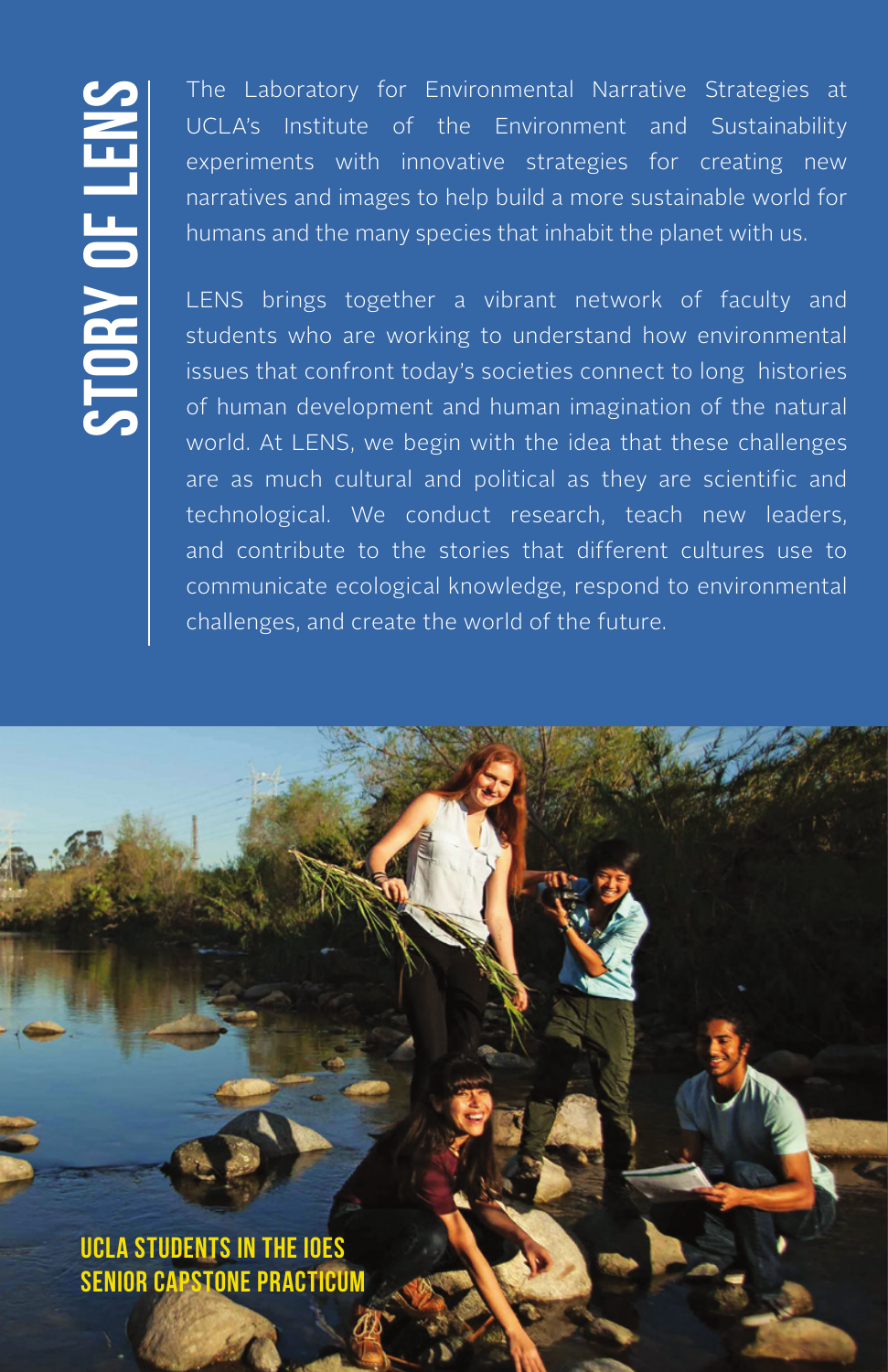# **ALLISON CARRUTH**

- Associate Professor of English
- Faculty Affiliate, Institute of the Environment and Sustainability
- **Faculty Member, Institute for Society and Genetics**

### **JON CHRISTENSEN**

- Adjunct Assistant Professor and Journalist-in-Residence
- **Institute of the Environment and Sustainability,** Department of History, Center for Digital Humanities

#### **URSULA K. HEISE**

- **Professor of English**
- Marcia H. Howard Chair in Literary Studies
- **Faculty Affiliate, Institute of the Environment and Sustainability**



- **Understanding environmental stories across** cultures and contexts
- Researching the impact of environmental media and communications
- **Teaching multimedia storytelling**
- **Mentoring future sustainability leaders in** effective communication
- **Creating new narratives for environmental** science, policy, and advocacy
- **Collaborating with nonprofits, companies, and** community groups to create strategic environmental communication campaigns